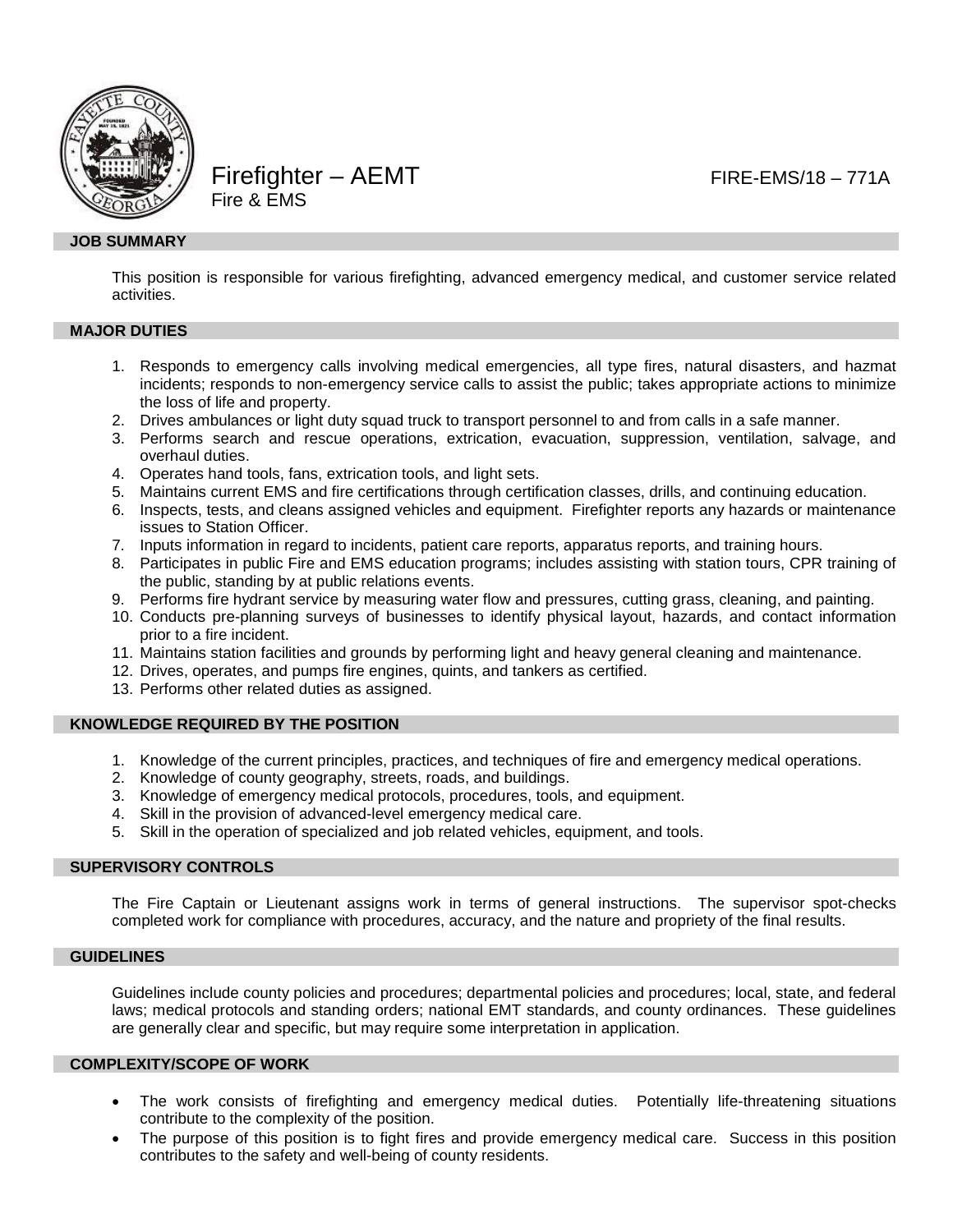### **CONTACTS**

- Contacts are typically with co-workers, representatives from state government, contractors, business leaders, and members of the general public.
- Contacts are typically to give or exchange information, resolve problems, provide services and motivate and influence persons.

# **PHYSICAL DEMANDS/ WORK ENVIRONMENT**

- The work is performed while intermittently sitting, standing, bending, crouching, climbing stairs, stooping all while dressed in work uniform or wearing PPE and could be carrying additional equipment. The employee occasionally lifts light and heavy objects including medical patients, climbs ladders up to 100+ feet in height, and uses tools or equipment requiring a high degree of dexterity.
- The work is typically performed in an office, fire station, outdoors, and at the scene of emergency incidents. The employee may be exposed to fire, smoke, noise, dust, dirt, grease, machinery with moving parts, contagious or infectious diseases or pathogens, irritating chemicals, and occasional hot, cold, or inclement weather. The work requires the use of personal protective equipment (PPE) such as masks, goggles, gloves, and all protective clothing associated with Fire and EMS operations. The work requires the use of protective devices such as Self Contained Breathing Apparatus, Air-line Supplied Breathing Apparatus, and mask with filtration. The environment of use is classified as Immediately Dangerous to Life and Health (IDLH) requiring respiratory protection. This environment is associated with Fire & EMS operations in the role of firefighting, hazardous materials, swat medic operations and two-in & two-out as defined by OSHA's Respiratory Protection Standard, 29 CFR 1910.134 section (g)(4). Positions functioning in this environment are required to obtain a respirator clearance, and to annually pass a face piece fit test, physical agility test and annual physical exam as prescribed by the department.

## **SUPERVISORY AND MANAGEMENT RESPONSIBILITY**

None.

### **SPECIAL CERTIFICATIONS AND LICENSES**

• Possession of a valid State of Georgia driver's license (Class B) and a satisfactory Motor Vehicle Record (MVR) in compliance with County Safety and Loss Control Guidelines. Completion of the State of Georgia Department of Transportation Defensive Driving Course and/or Emergency Vehicle Operation Certification within twelve (12) months of employment.

# **ADA COMPLIANCE**

• Fayette County is an Equal Opportunity Employer. ADA requires the County to provide reasonable accommodations to qualified individuals with disabilities. Prospective and current employees are invited to discuss accommodations.

### **HIPAA COMPLIANCE**

• The Health Insurance Portability and Accountability Act of 1996, as amended, requires employees to protect the security of Protected Health Information (PHI) however it is obtained, handled, learned, heard or viewed in the course of their work.

# **DRUG AND ALCOHOL COMPLIANCE**

• In accordance of Fayette County's Substance Abuse Policy of 1996, as amended, all job applicants offered employment will undergo testing for the presence of illegal drugs and alcohol as a condition of employment. In the course of employment, employees are subject to random, reasonable suspicion, post-accident, and routine fitness for duty testing for illegal drugs and alcohol abuse. Employees are prohibited to work under the influence, to possess, to distribute, or to sell illegal drugs in the work place or abuse alcohol on the job. Confirmed positive is reason for denial of employment and/or termination.